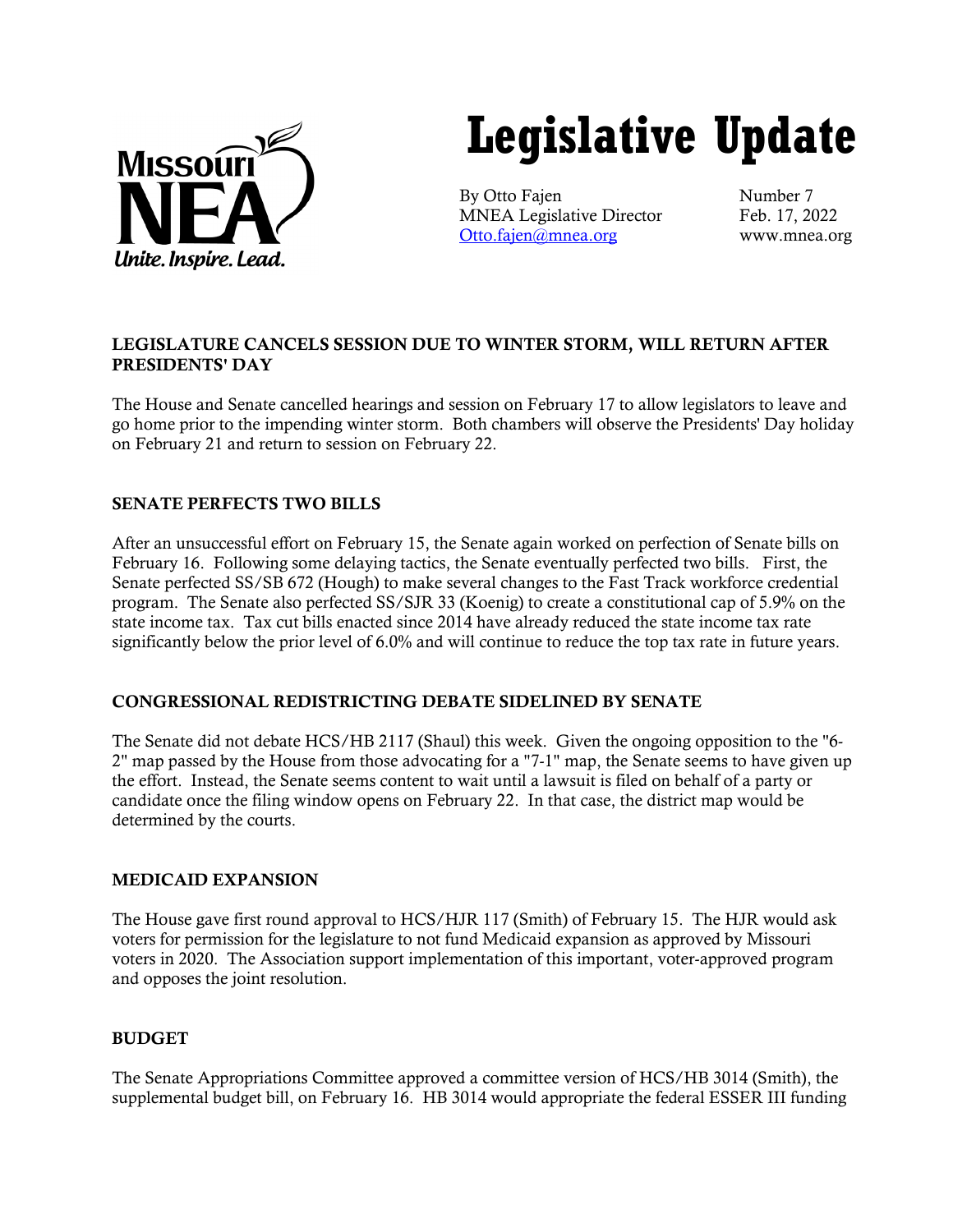to school districts along with several provisions needed to fund Medicaid expansion this year as approved by voters. The Association urges the legislature to quickly approve this appropriation measure. The \$1.9 billion in federal ESSER III grant funding was approved by Congress last year and should be appropriated as soon as possible to allow the funds to be used according to district plans to provide a safe return to school, address learning loss and help students recover from the impact of the pandemic.

The House version of the bill would direct up to \$75 million of the ESSER III funds to a proposed tutoring grant program. This change does not appear to comply with the federal requirements that the funds be distributed under approved district plans. The Senate committee revised the bill back to the Governor's position that does not divert ESSER III funds from schools. If approved by the Senate, this would be an item for conference if the House does not agree to the Senate position. The Association supports the version recommended by the Governor and approved by the Senate committee.

# HOUSE ELEMENTARY AND SECONDARY EDUCATION COMMITTEE

The committee met on February 15 to hear three bills:

HB 1556 (David Gregory) related to literacy and reading instruction. The committee is likely to revise the bill to match the recently adopted SCS version for SBs 681 (O'Laughlin) and SB 662 (Arthur), a version supported by the Association. The SCS version of those bills: 1) repeals retention in grade requirements for struggling readers, 2) requires schools to provide reading instruction, with appropriate evidence-based reading intervention, in the elementary grades, 3) requires assessment and intervention beginning in kindergarten, 4) requires systematic and explicit interventions for students with characteristics of dyslexia, 5) includes specific requirements on DESE to support literacy and help train teachers, 6) requires schools to provide in-service teachers with professional development opportunities in literacy and reading instruction, 7) requires teacher preparation programs to adequately prepare teaching students to provide effective literacy and reading instruction, and 8) revises the educator preparation advisory board to involve more classroom teachers in designing this training.

HB 1858 (Baker) regarding parental rights in education. The sweeping language of the bill would overwrite existing policies protecting information shared by students regarding possible child abuse or neglect and sensitive school information regarding school safety plans. Association opposes the bill.

HB 1908 (Shaul) to require school districts to review all curricula intended for use in each school year. The bill requires all curricula to be reviewed annually and adopted in a public hearing. The Association believes this mandate will impose a large and unnecessary burden on staff and school boards and opposes the bill.

The committee also held a marathon executive session and voted on twelve previously heard bills:

HONESTY IN EDUCATION: HCS/HBs 1995 (Richey) and HB 1474 (Schroer) creates new requirements regarding the teaching of "controversial or divisive" topics. The bill creates mechanisms by which parents can object to instruction and materials based on their beliefs and creates an extensive mandate to put all school curriculum and all source materials. Curiously, the bill does not contain the "critical race theory" language from HB 1474 but does contain HB 2428 (Dogan) to impose restrictions relating to civil rights issues. The bill authorizes lawsuits against school employees for violations of the new requirements in the bill. The committee defeated Rep. Dogan's own amendment to clarify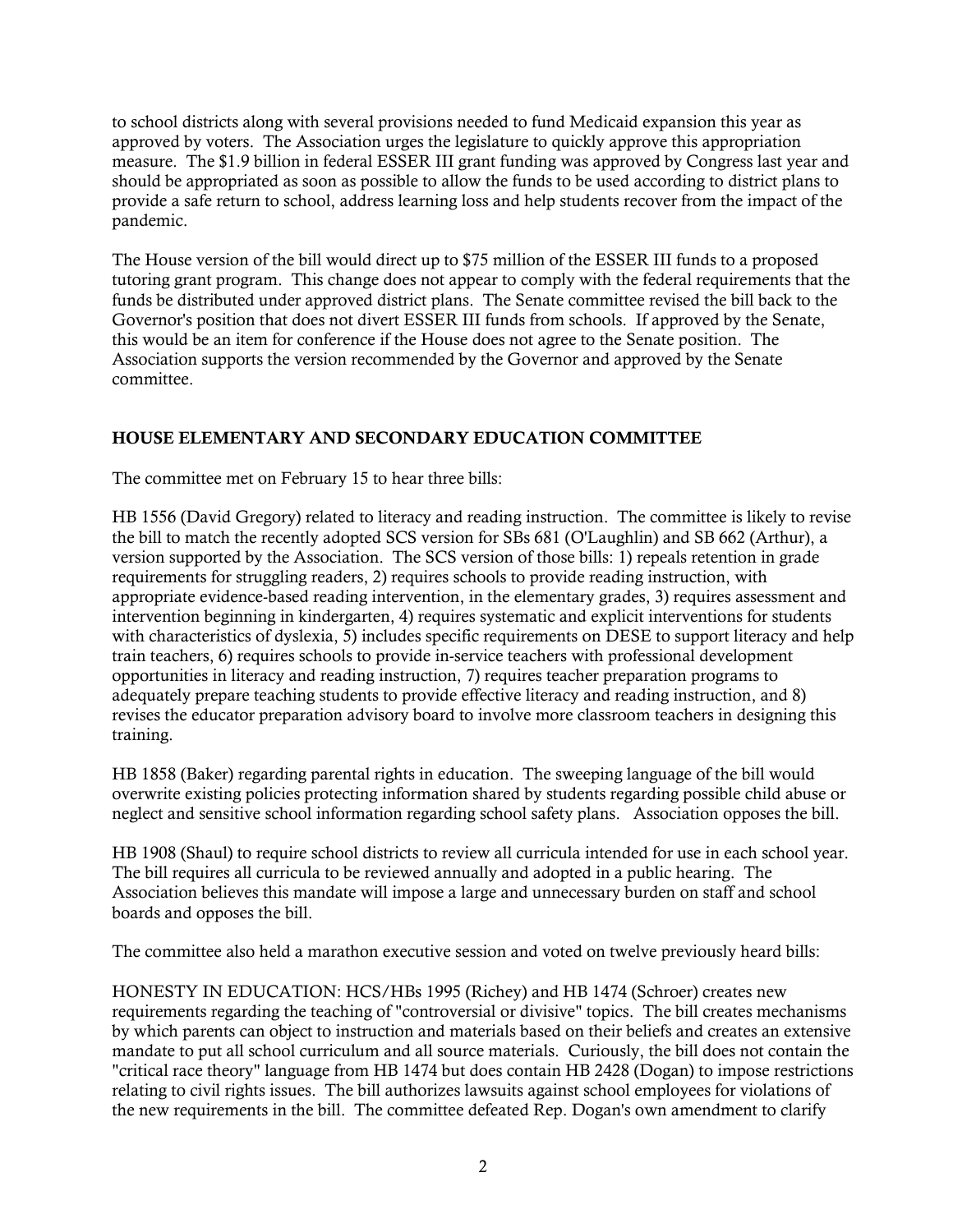language and remove the harmful lawsuit provisions. The Association is concerned that this new language will interfere with providing students the honest education they deserve and could subject school employees to frivolous lawsuits. The Association strongly opposes the bill. HB 2428 was also voted out separately.

HCS/HJR 110 (Christofanelli) to propose a constitutional amendment relating, at least in part, to parental involvement with public schools. The resolution also includes sweeping changes regarding access to other information, including labor contract negotiations. The HCS adds provisions similar to HB 2428 on civil rights issues, mandates school building grade cards, makes state accreditation based on state-mandated tests, and establishes open enrollment. The Association strongly opposes the measure.

VIRTUAL SCHOOLS: HCS/HB 1903 (Christofanelli) to modify provisions related to the virtual school program. The Association opposes the bill. The bill removes important safeguards for students, including ensuring an enrolling student receives all services needed for a free and appropriate public education.

BOARD ELECTIONS: HCS/HB 2306 (Christofanelli) to move school board elections to the November general election. The Association is concerned that moving school board elections to November will reduce the ability of voters to focus on the local issues of the school board during the hectic, partisan November general election. Voter attention will be drawn to the many offices higher up on the ballot. Also, the available public and media attention will be taken up by those higher office races, leaving less time, less access and less attention on school boards and school issues. The Association opposes the bill.

OPEN ENROLLMENT: HCS/HB 1814 (Pollitt) to create a public school open enrollment program. The Association believes that a public school choice plan must state its purpose and intended outcomes at the outset, be designed primarily to improve the quality of instructional and educational programs in the public schools, promote equal educational opportunity for all students, and operate in ways that facilitate better racial, ethnic, and socioeconomic balances in the public schools. The bill still lacks necessary provisions to ensure equal opportunity for all students. The Association opposes the bill.

TRANSPORTATION: HB 1973 (Kurtis Gregory) to limit the definition of school bus to include vehicles designed to carry more than ten people. Schools would still be able to use other motor vehicles for pupil transportation.

SPECIAL EDUCATION: HB 2010 (Travis Smith) to place the burden of proof and production on school districts in due process hearings for children with a disability.

HB 2011 (Travis Smith) to require parental consent for changes to individualized education programs (IEPs).

CHILD ABUSE INVESTIGATIONS: HB 2095 (Hannah Kelly) to modify provisions relating to child abuse investigations in schools. The bill requires the Children's Division to conduct investigations of all allegations of suspected child abuse or neglect, including those involved with corporal punishment in public schools. The Association supports the bill.

COMPENSATION INFORMATION: HB 2359 (Basye) to modify who is required to report and what information is reported to the Missouri Accountability Portal. The bill requires school salary and benefit information to be included on the Portal.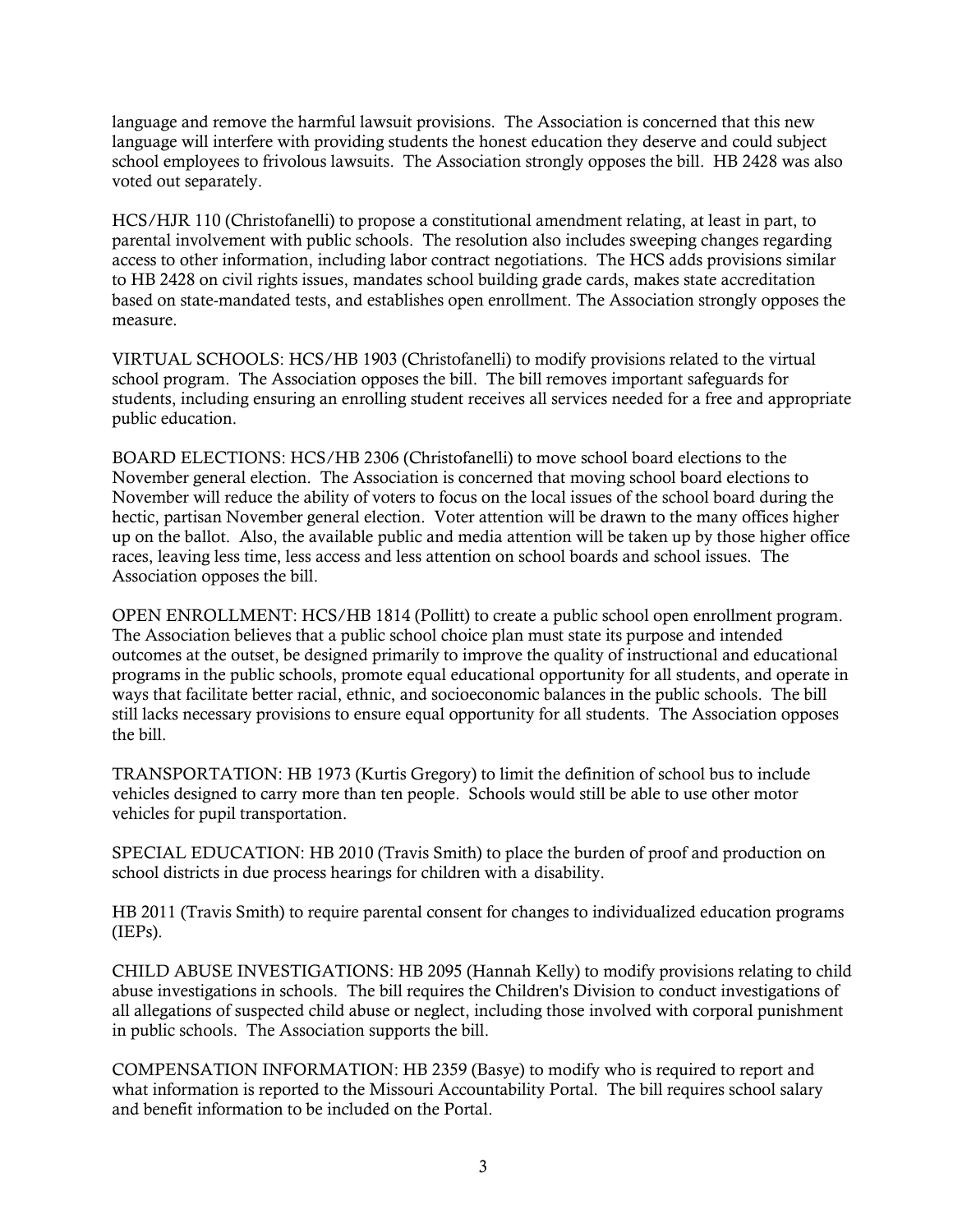## SENATE EDUCATION COMMITTEE

The Committee heard several bills on February 15:

SB 659 (Cierpiot) to require district high schools and charter high schools to offer computer science courses or imbedded instruction. The bill allows high schools the option to comply by informing students and parents of virtual course offerings in computer science.

SB 684 (May) to allow school districts to offer elective social studies courses on the Hebrew Scriptures and the New Testament.

SB 691 (Rehder) to require school districts to conduct criminal background checks on certain adults seeking enrollment in courses taught at public schools.

SB 703 (Eslinger), a companion bill to HB 2171 (Francis), to strengthen provisions intended to make sure that all students consider their future plans and design their high school program to support those plans and prepare them for what comes after graduation. The bill ensures that all students will be expected to complete an individual and career academic plan that includes planning a transition to post-secondary training or employment. The Association believes that educational programs should be developed that offer career exploration on the secondary level and supports the bill.

# EARLY CHILDHOOD EDUCATION

The House Emerging Issues Committee voted to approve two bills pertaining to early childhood education on February 15:

HB 2365 (Shields) to make the early learning quality assurance reporting program permanent and authorizes the program to provide continuous improvement and ongoing updated consumer education. The Association supports the bill.

HB 2341 (Shields) to increase the fraction of pre-K pupils eligible for free or reduced price lunch (FRPL) that may be counted by a district or charter school for state aid under the school funding formula. Currently the fraction of FRPL eligible pupils may not exceed 4% of the total FRPL eligible pupils in grades K-12 in the district. The bill raises the allowed percentage to 10%. The Association supports the bill.

### INITIATIVE PETITION

The House perfected HJR 70 (Davidson) on February 16. The Association opposes HJR 70. The measure would require a majority of all registered voters to vote for the approval of any future constitutional amendment submitted by the initiative petition, regardless of the percentage of those voting on the measure who vote in favor. This requirement creates a strange incentive that will sometimes discourage eligible and interested voters from voting. The provision would encourage those who oppose a very popular measure not to vote, in the hope that a massive boycott by those in opposition could cause the turnout to drop below 50%, making it impossible for the measure to pass. The Association is concerned that this measure would discourage voting and may cause the initiative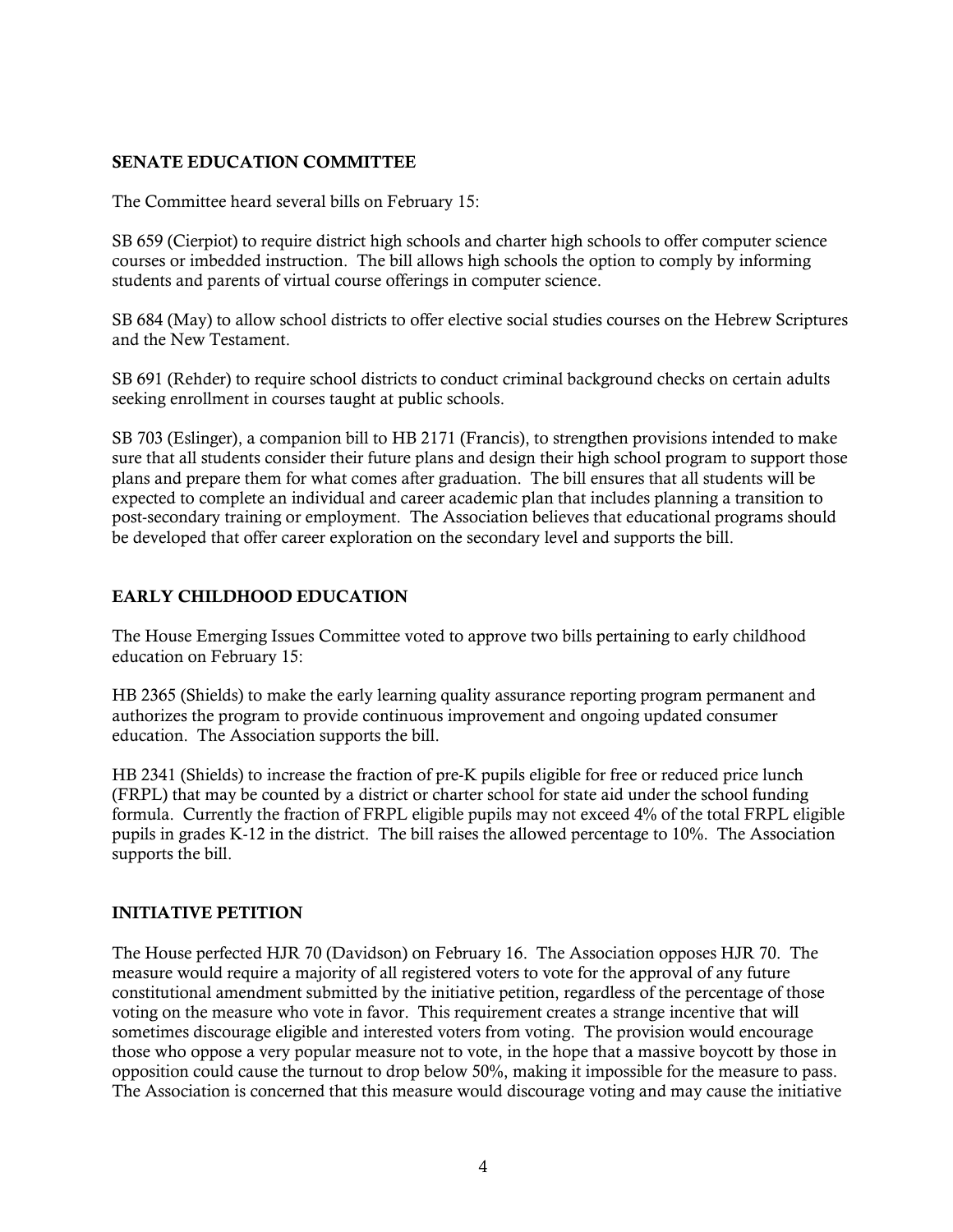petition process to no longer be a realistic option for Missouri citizens to bring issues of concern forward for public consideration.

The Senate Local Government and Elections Committee heard SJR 37 (Crawford) and SJR 31 (Onder). SJR 37 increases the required approval for constitutional changes to 60%, but only for those brought by initiative petition. SJR 31 raises that approval threshold to 66 2/3% and massively increases the required number of signatures needed to place an initiative on the ballot. Both joint resolutions would make it harder for citizens to use the initiative petition process in the future, and the Association opposes these measures.

#### PHOTO ID MANDATE

The House Elections and Elected Officials Committee completed the hearing on HB 2113 (McGaugh). The bill includes many changes to election law, including a mandate that registered voters provide a government-issued photo identification when voting. The Association opposes barriers that keep eligible citizens from voting and being politically active and opposes this portion of the bill.

### HOUSE WORKFORCE DEVELOPMENT COMMITTEE

The committee heard several bills on February 14, including HB 2190 (Henderson) regarding liability claims in work-based educational settings. The bill would exempt participating businesses from claims regarding negligent acts of students, while providing that schools may provide insurance to cover claims relating to work-based programs. The Association will work to make sure the bill addresses liability concerns and supports expanded opportunities for safe, work-based learning programs for students.

The committee also voted to approve two bills:

HCS/HB 2171 (Francis) to strengthen provisions intended to make sure that all students consider their future plans and design their high school program to support those plans and prepare them for what comes after graduation. The bill ensures that all students will be expected to complete an individual and career academic plan that includes planning a transition to post-secondary training or employment. The Association believes that educational programs should be developed that offer career exploration on the secondary level and supports the bill.

HB 2493 (Rusty Black) to make several changes relating to teacher career plans. The state is not currently funding this program.

### HOUSE HIGHER EDUCATION COMMITTEE

The Committee heard two bills on February 14:

HB 1683 (Chris Brown) to require in-state public educational institutions to grant undergraduate course credit for students who score 3 or higher on advance placement examinations.